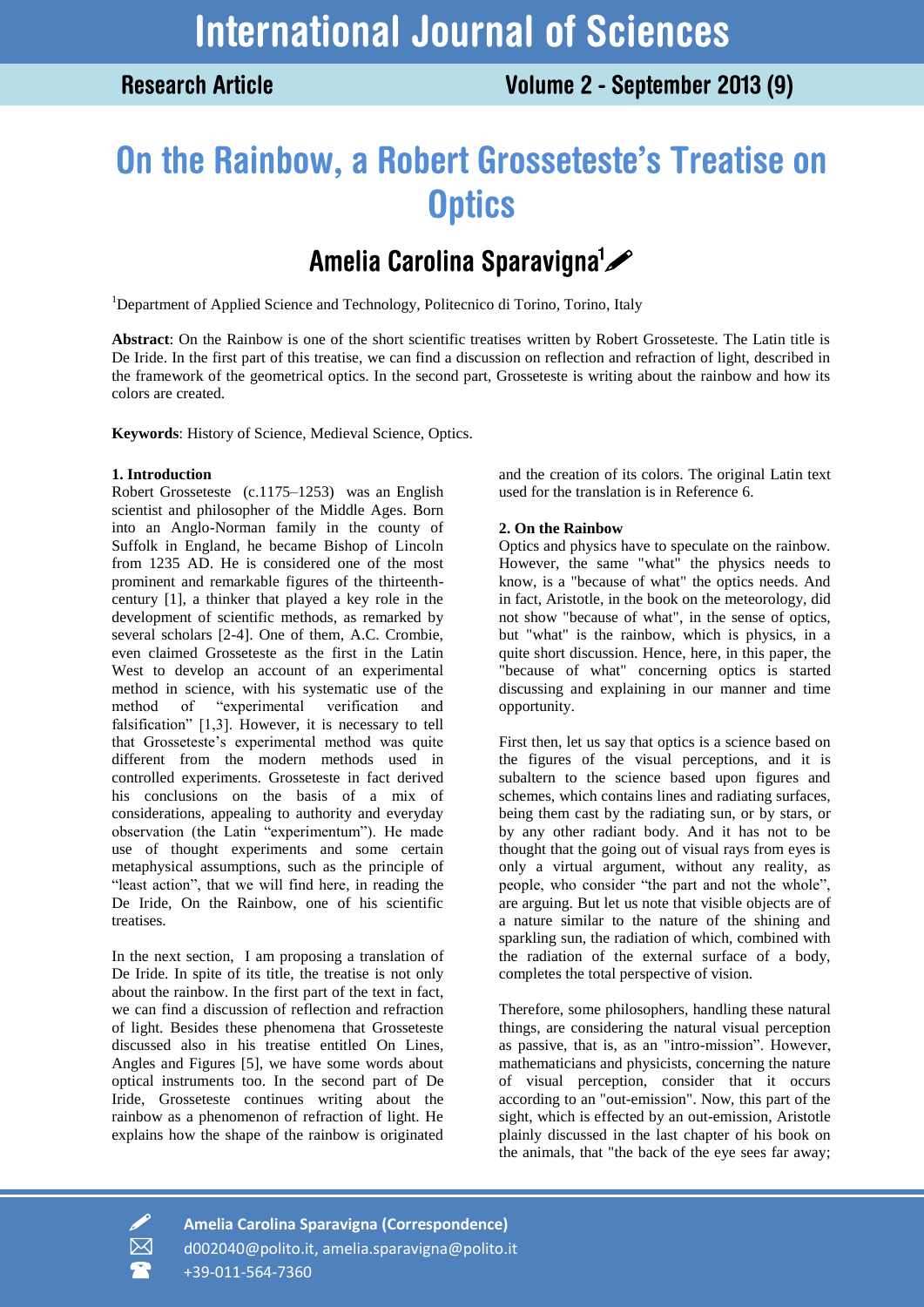from its emission it is not divided, nor consumed, but its ability of sight goes forward from him and right to the things we are seeing." And again, in the same: "Three are our conscious senses, namely, sight, hearing and smell; they come out from the organs, just as water emerges from canals, and therefore a long nose has a good smelling." In optics, then, the true position concerning the rays is that of their emission.

Of which (optics), there are three main parts, according to the three ways of transition the rays have to the objects of vision. Either the path of the rays to the visible object is straight through a transparent medium having a specific feature, interposed between who is looking and the object. Or, it is ruled by a path directed to a body having a virtual nature, that is, a mirror, reflected by it, back to the object we are seeing. Or it is the passage of the rays through more transparent media of different kinds, where, at the interfaces, the ray is broken and makes an angle, and the ray comes to the object not with a straight path, but by means of several straight lines, having a number of angles at the related interfaces.

The first part of this science is named "de visu", the second "about mirrors". The third part is coming in our possession unknown and untouched. We know, however, that Aristotle had discussed this third part, which is the much more difficult, and the subtlety of which was by far the more remarkable, emerging from the deep heart of Nature. This part of optics, if fully understood, shows us the way in which we can made objects at very long distance appear at very close distance, and large things, closely situated, appear very small, and small things at a certain distance we can see as large as we want, so that, it is possible for us to read the smallest letters at incredible distance, or count the sand, or grain, or grass, or anything else so minute. In what way, however, it is necessary to understand how this wonder happens, so it will become clear to everybody.

Visual rays, penetrating through several transparent different materials, are broken at interfaces; and the parts of these rays, in the different existing transparent materials, at the interface of those are angularly connected. This, however, is clear by means of an experience, the principle of it is set down in the book on the mirrors: if we cast an object into a vessel, and the distance is assumed that it may not be seen, and some water poured into, it will be seen what is inside (see Figure 1).



Figure 1: The experiment with the vessel.

And the same is displayed by a body having a continuous nature too; therefore, the visual ray, at the interface of two transparent media with different features, is subjected to a contiguity law. When one total ray is generated from a source, the continuity of it cannot be broken, except when its generation is broken, and at the interface of two transparent media, the ray cannot be discontinuous; at the interface, we cannot have a full continuity and a complete discontinuity and therefore, at each point of the interface the two parts of the ray are, not directly, but angularly connected.

But, how large is the angular deviation from the straight path associated to a ray? Let us consider the ray from the eye through the air medium, incident on a second transparent medium, as a straight line to the point, where it is incident on the transparent medium; then let us make the line deep in the transparent medium, line that makes equal angles with the surface of transparent medium, that is, normal to the interface.  $\vec{l}$  say, therefore, that the prolongation of the ray in the second transparent medium is following a line, separating of a certain angle, which is one half of the angle "i" obtained as follow. "i" is the angle given by the line which is the prolongation of the ray, without interruption and direct, drawn away from the point of incidence deep into the medium, equal to the angle "i", drawn above the surface of the second transparent medium. So we have determined the amount of the refractive angle of the rays. We know that there are similar experiments giving the refraction of the rays on mirrors, fitting an angle equal to the angle of incidence (Figure 2). And the same tells us that principle of the philosophy of Nature, namely, that "every action of the Nature is well established, most ordinate, and in the best and shortest manner as it is possible."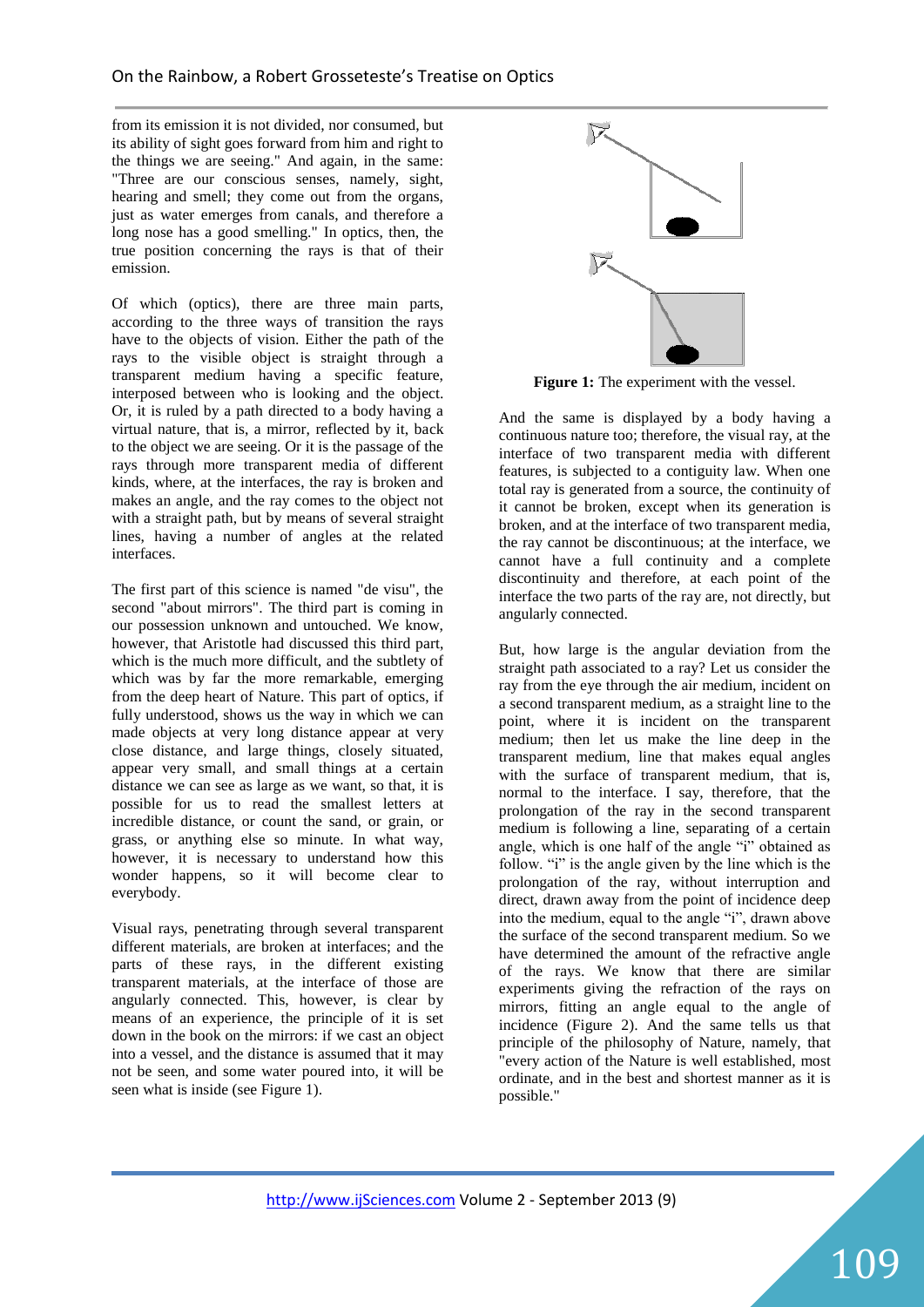

**Figure 2:** Grosseteste's law of reflection and refraction**.**

Moreover, the object which is seen through a medium composed of several transparent materials, does not appear to be as truly is, but it is appearing composed by the concurrence of the rays from the eye, continuous and direct, and by the lines starting from the viewed object and falling on the following surface, the nearest to the eye, according to its normal. This is clear to us from experiments and similar reasoning that we know: that an object seen in a mirror appears in the concurrence of the propagation of the lines of sight and the lines drawn directly upon the surface of the mirror, normal to this surface.

It is evident then what is the quantity of the angle according to which the ray is broken at the interface between transparent media and where the image of an object appears arising from several transparent media. Let us add also those principles of optics, which are given by the philosophers studying the natural phenomena, then we have the following: given the amount of the angle under which an object is seen, it appears its position and size, according to the order and organization of the rays. It is not the great distance rendering a thing invisible, except by accident, but the smallness of the angle under which it is seen. It is clear that it is possible, using geometrical ratios, knowing the position and the distance of the transparent medium, and knowing the distance from the eye, to tell how an object appears; that is, given its distance and size, it is possible to know the position and the size of the image. It is also clear how we can design the shape of the transparent medium, in order to have this medium able to receive the rays coming out from the eye, according to the angle we choose, collecting and focusing the rays as we like over the observed objects, whether they are large or small, or everywhere they are, at long or short distances. In such a way, all objects are visible, in the position and of the size given by the device; and large objects can appear short as we want, and those very short and at a far distance, on the other hand, appear quite large and very perceptible.

And in the third part of optics we have the study of the rainbow. Undoubtedly, it is not possible the rainbow be given by a direct crossing of the solar rays in the cavities of the clouds. Because the continuous illumination of the cloud does not produce an arc-like image, but some openings towards the sun, through which the rays enter the cavity of the cloud. And it is not possible that the rainbow is produced by a reflection of the rays of the sun upon the surfaces of the raindrops falling down from the cloud, as reflected by a convex mirror, so that the cavity of the cloud receives in this manner the reflected rays, because, if it would be so, the rainbow would not be an arc-like object; moreover, it would happen that increasing the altitude of the sun, the rainbow would be greater and higher, and decreasing the sun altitude, the rainbow would be smaller; this is contrary to what is shown by the experience. It is therefore necessary that the rainbow is created by the refraction of the sun's rays by the humidity carried by the cloud. Let me tell then, that outside the cloud is convex and inside it is hollow. This is clear from the nature of "light matter" and "heavy matter". And that, what we see of a cloud is smaller than a hemisphere, even though it appears to us as a hemisphere, and when the humidity comes down from inside of the cloud, it is necessary that it assumes the volume of a convex pyramid at the top, descending to the ground, and therefore it is condensed in the proximity of the earth, more than in its upper part.

Then, there are four transparent media overall, through which the rays of the sun penetrate, that is, pure air containing the cloud, second the cloud itself, third the highest and most rarefied humidity coming from the cloud, and fourth, the lower and denser part of that humidity. From all the things discussed before on refraction and related angles at the interface between two media, it is necessary the rays of the sun are first refracted at the boundary of air and cloud, and then at the boundary of cloud and humidity, so that, after these refractions, the rays are conveyed in the bulk of humidity, and after, they are broken again though its pyramidal cone, however, not assuming the shape of a round pyramid, but in the form similar to the curved surface of a round pyramid, expanded opposite to the sun. Therefore its shape is that of a bow, and to us (in England), the rainbow can be austral, and, because the aforesaid cone is close to the earth, and it is expanding opposite the sun, it is necessary that more than a half of that cone falls below the surface of the earth, and the rest of it falls on the cloud, opposite the sun. Accordingly, on sunrise or sunset, a semicircular rainbow appears and is larger; when the sun is in other positions, the rainbow appears as a portion of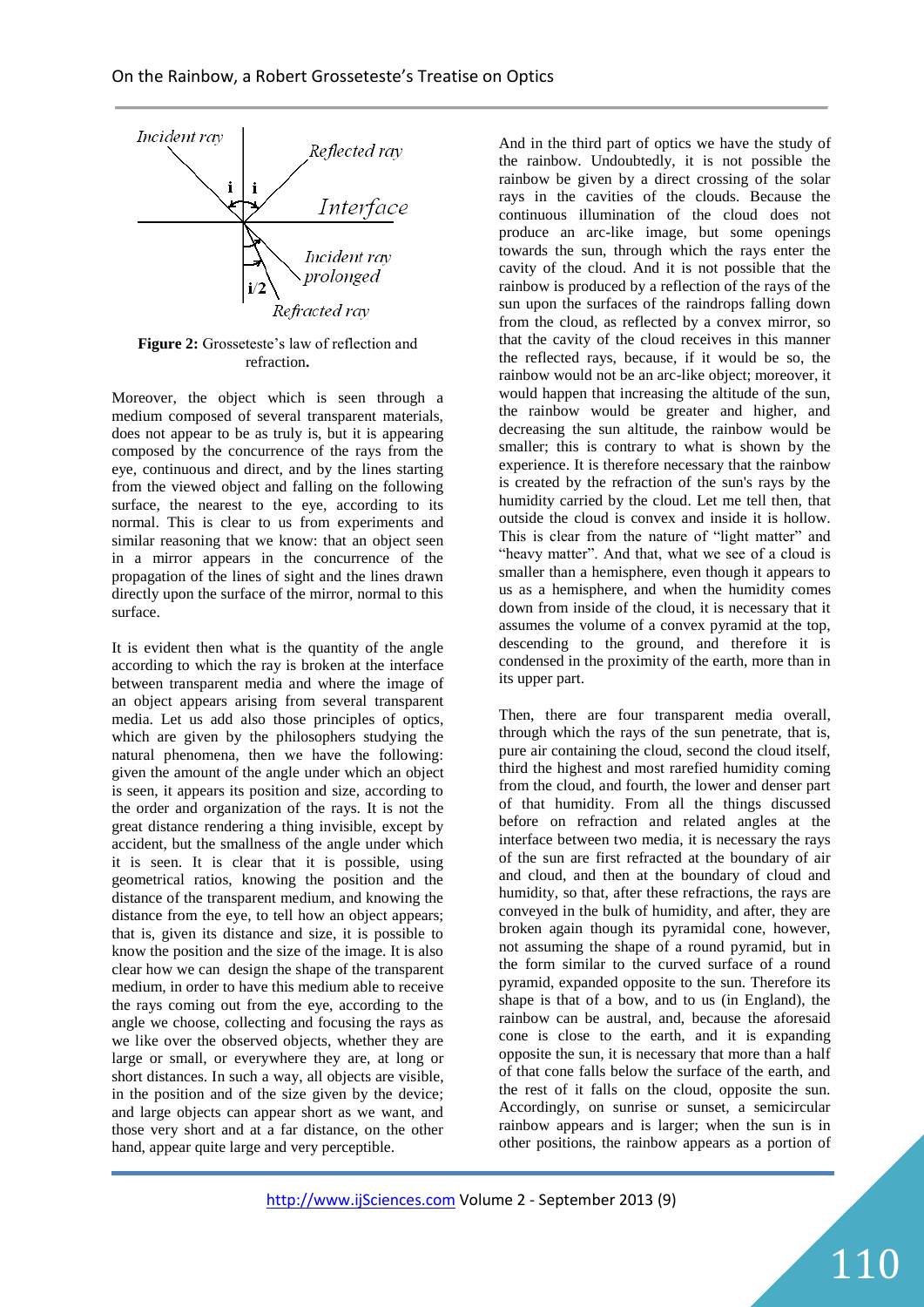the semicircle. And, when the altitude of the sun is increasing, the portion of the rainbow decreases. And for this reason, in those places where the sun can reach the zenith, the rainbow never appears at noon.

Aristotle tells that the "quantity" of the different arcs we can see on sunrise and sunset is small, but, Aristotle's small "quantity" is to be understood not concerning the "size" but the luminosity, which happens because the rays are passing, during these hours, through a large quantity of vapor, much larger than in other hours of the day. Aristotle himself suggests as a consequence, that there is a reduction of that which shines because of the rays of the sun in the clouds.

For what concerns the colours of rainbows, let us remember that color is light mixed with a transparent medium; the medium is diversified according to the purity and impurity, and the light is fourfold divided; it is to be divided according to the brightness, and of course, to the obscurity, and according to intensity and tenuity; and according to these six different enumerations the variety of all the colors is generated, the variety of colors that appears in the different parts of a single rainbow, is mainly due to the intensity or tenuity of the rays of sun. Where there is a greater intensity of light, it appears that the colors are more luminous and bright: but where there is less intensity of light, it appears that the color turns to the dark color of Hyacinthus. And because the intensity of light and the decrease of intensity is not subjected to a rule, except in the case of light shining on a mirror, or passing through a transparent medium, which, by means of its own shape, can gathers the light in a certain place, and, in a certain place can disrupt the light, diminishing it, and the arrangement of receiving the light is not a fixed one, it is clear that that it is not in the skill of an artist to reproduce the rainbow, but it is possible to imitate accordingly to a certain arrangement.

On the other hand, the difference of the colors of a rainbow from those of other rainbows is due to the purity and impurity of the transparent medium supporting it, as well as from the brightness and obscurity of the light impressing it. If we have a pure transparent medium and bright light, the color is whitish. If the recipient medium is a mixture of vapors and mist and the light is hazy, as occurs near the East and West, the colors are less splendid and their brightness reduced. In the same manner, according to the enumeration of brightness and obscurity of light and of purity and impurity of the medium, all the arcs of various colors can be seen. Here is the end of the discussion on the rainbow, according to a Lincolnian.

### **3. Discussion and conclusion**

First of all, Grosseteste is distinguishing optics from physics. The physics is the description of natural phenomena, whereas optics (perspectiva ars, in Latin [7]) is analysing the reasons of the phenomena. Of course, optics is linked with the visual perception: about it, there were two ancient Greek schools, providing a different explanation of vision. The first was proposing an "emission theory": vision occurs by means of rays emanated from the eyes and received by objects. We can see an object directly, or by means of refracted rays, which come out of the eyes, move in a transparent medium and, after refraction, arrive to the object. Among the others, Euclid and Ptolemy followed this theory. The second school proposed the "intro-mission" approach that sees vision as coming from something, representative of the object, which is entering the eyes. Aristotle and Galen followed this theory, which seems to have some contact with modern theories [8]. In the Grosseteste's treatise, it seems that he had mixed Aristotle's ideas with the outemission theory, and therefore, in the translation I used simply "emission".

In the first part of the treatise on the raibow, Grosseteste is describing some phenomena that we can obtain with lenses; he seems to describe, for instance, a magnifying glass useful to see the small things or read the small letters in a book. Moreover, he tells that we can made things at very long distance appear at very close distance, and large things appear very small, and small things we can see as large as we want. Had he some sort of microscope or telescope? May be; in any case, we can suppose that he had some reading stones. A reading stone was a lens having hemispherical shape, that was placed on a text to magnify the letters, so that people with presbyopia could read. Reading stones were among the earliest common uses of lenses. According to Wikipedia [9], they were developed in the 8th century, by Abbas Ibn Firnas. The function of reading stones was replaced by the use of spectacles from the late 13th century onwards. Early reading stones were made from rock crystal (quartz) as well as glass.

To tell the true, the earliest written records of lenses date to Ancient Greece. In his play, The Clouds (424 BCE), Aristophanes is mentioning a burning-glass, a lens used to focus the sun's rays to produce fire. Pliny the Elder show that burning-glasses were known to Romans [10], and mentions what was probably a corrective lens: Nero was said to watch the gladiatorial games using an emerald, probably concave to correct for myopia [11]. Pliny is also describing the magnifying effect of a glass globe filled with water. What is interesting in the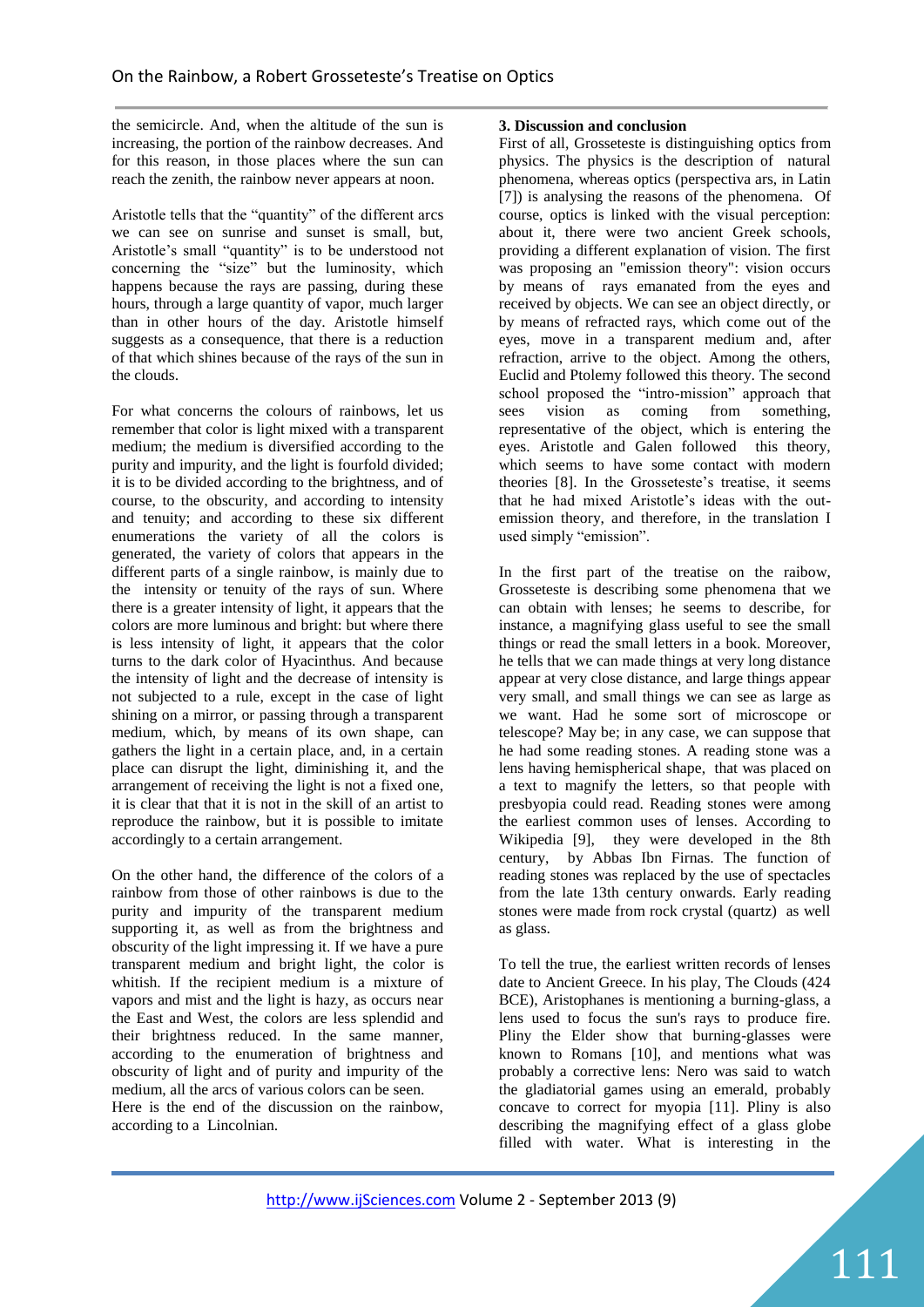Grosseteste description is that he find and remark the reason of these effects in the refractions of the rays.

Grosseteste is also proposing a law of refraction. This law is telling that the angle of refraction is onehalf the angle of incidence i. Of course, it is quite different from the Snell's law that we use, containing the trigonometric functions of angles and the refractive indices.

Long before Grosseteste, reflection and fraction of light had been studied by ancient Greek scientists. The fact that the reflected angle is equal to the incident angle was well known. However, refraction is a more complex phenomenon. Ptolemy found a relationship regarding the angles of refraction [12]; this was an empirical law, fitting figures with experimental data. He measured the refraction from air to water, and water to glass. Ptolemy plotted r, the refractive angle, against i, the incident angle, at ten-degree intervals from  $i=0$  to  $i=80$  degrees. The resulting values of r were in agreement with the sinelaw. Alhazen, in his Book of Optics (1021), studied the refraction too. Refraction was accurately described by Ibn Sahl, of Baghdad, in the manuscript On Burning Mirrors and Lenses (984) [13]. He made use of it to work out the shapes of lenses that focus light with no geometric aberrations [13]. The law was rediscovered by Thomas Harriot in 1602, who did not publish his results although. In 1621, Willebrord Snellius (Snell) derived a mathematically equivalent form, that remained unpublished, during his life. René Descartes independently derived the law in terms of sines in 1637, in his treatise "Discourse on Method". After Descartes' solution, Pierre de Fermat proposed the same solution based on his principle of least time, postulating that "light travels between two given points along the path of shortest time." [14] Let us note that, in this treatise on the Rainbow, after a sentence on the reflection of rays from mirrors, Grosseteste writes a principle of "least action" too, quite before Fermat.

It is remarkable that Grosseteste does not use in any of his treatise on optics a term such as "diopter" or "dioptron" (instrument to look through), a term which is coming from Greek. The ancient Greek dioptra were astronomical and surveying instrument, dating from the 3rd century BCE. The dioptra were sighting tubes or, alternatively, rods with a sight at both ends, attached to a stand. So, the ancient dioptra usually had not lenses. However, in Italian, we use "diottro", to define the interface between two different optical media. And "diottrica" is the science concerning the light refracted by diaphanous media. In English, the term diopter arrived from French, having the same meaning it has in Italian. Probably Grosseteste knew that the Greek term diopter was

used for surveying; the second sense, that of optical medium, had not yet arrived from French.

After the part of the treatise on geometrical optics, where Grosseteste is telling that knowing the rules followed by the rays of light we can give the position and magnitude of the images of objects, he continues with the description of the rainbow. His theory on the rainbow, such the ideas of other medieval scholars on it [15], are partially coming from the ancient Greek and Roman science. For instance, Pliny the Elder is describing it as follow [16]: "what we name rainbows frequently occur, and are not considered either wonderful or ominous; for they do not predict, with certainty, either rain or fair weather. It is obvious, that the rays of the sun being projected upon a hollow cloud, and the light is thrown back to the sun and is refracted, and that the variety of colours is produced by a mixture of clouds, air, and fire. The rainbow is certainly never produced except in the part opposite to the sun, nor even in any other form except that of a semicircle. Nor are they ever formed at night, although Aristotle asserts that they are sometimes seen at that time; he acknowledges, however, that it can only be on the 14th day of the moon. They are seen in the winter the most frequently, when the days are shortening, after the autumnal equinox. They are not seen when the days increase again, after the vernal equinox, nor on the longest days, about the summer solstice, but frequently at the winter solstice, when the days are the shortest. When the sun is low they are high, and when the sun is high they are low; they are smaller when in the east or west, but are spread out wider; in the south they are small, but of a greater span. In the summer they are not seen at noon, but after the autumnal equinox at any hour: there are never more than two seen at once."

Pliny does not talk about the colours of the rainbow, which are instead discussed by Grosseteste, who continues the analysis of the nature of colours in another treatise entitled De Colore, which is very short, and probably of the mid-1220s [17]. In both De Iride and De Colore, Grosseteste tells that the colours are created by the purity or impurity of the transparent medium when light, intense or not, is passing through it. From ancient times, it was well known that a prism can create the color of the rainbow [18]. However, during the Middle Ages, it was believed they were produced by impurities in the medium; this idea survived until the Newton's experiments with prisms and his theory of the dispersion of light.

After reading this treatise, we can conclude stressing again what we told in the introduction. Undoubtedly, Grosseteste saw a key role for geometry in the